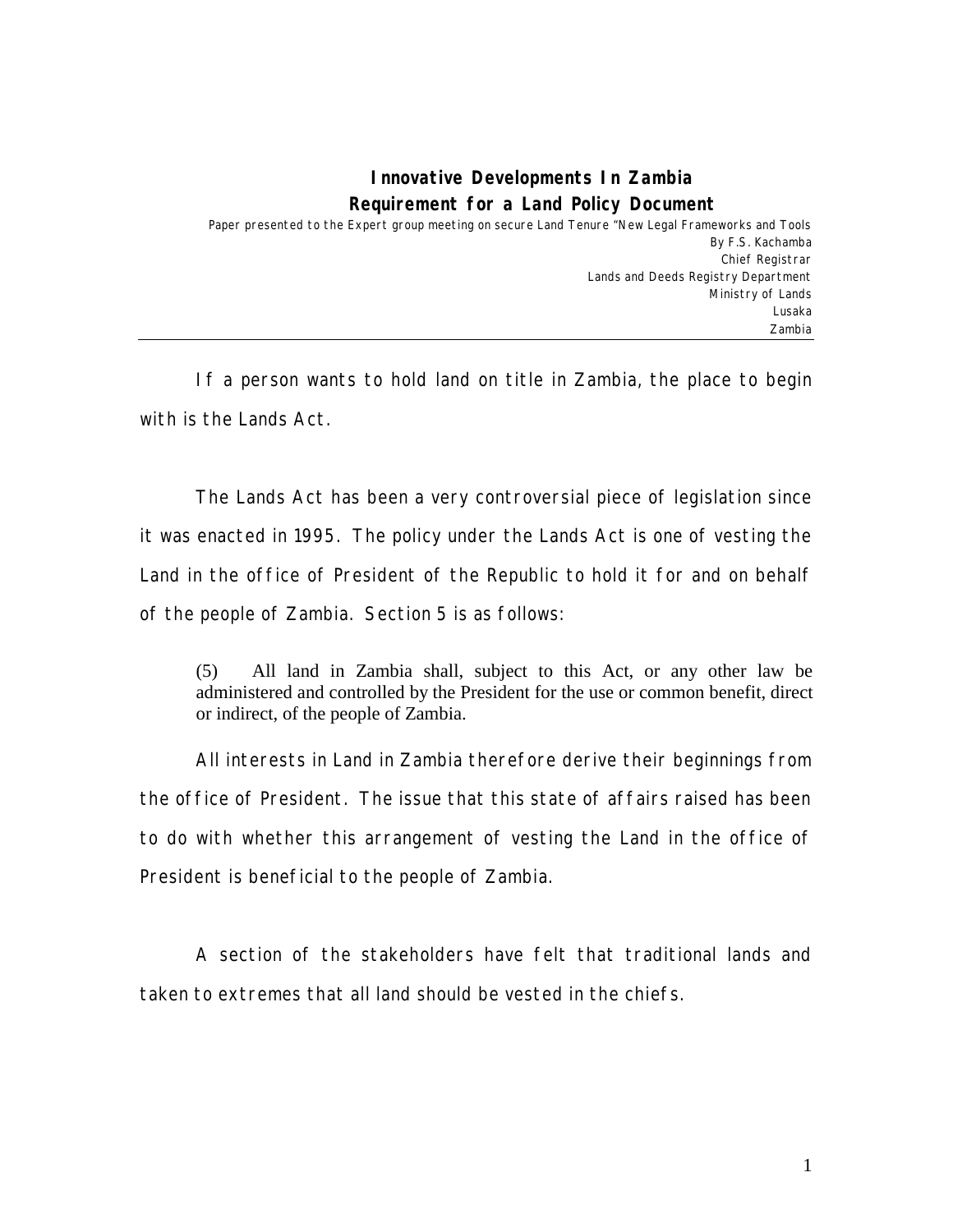The chiefs are the oldest authorities on the Land. And they appear to be in control of the greater percentage of the Landmass in Zambia. About 96 % of the total land mass of Zambia is traditional land. And this land is supposed to be under the Chiefs. It has therefore seemed logical that the Land should be vested in the Chiefs.

When the white settlers came in, they created a category of land and called it crown land. This is the land that they occupied, and is the land that is today referred to in the Lands Act as state land. This land was about 4% of the total landmass of Zambia. Advocates of vesting land in the chiefs taken to extremes have advocated that even the state lands should also reverts and vest in the Chiefs.

Taking into account the concerns raised Government decided carry out nationwide consultations to build up consensus on how land will be administered in Zambia. The results of the consultations will form the Land policy document. This document is intended to be a one-stop place where any one can find out how the people of Zambia have decided to run their affairs in relation to land.

This is one innovative development in Zambia out of which other innovative developments in relation to land will spring from.

The office of President holds all Land in Zambia. It is only natural to expect that if a person wants to acquire land in Zambia he must apply for it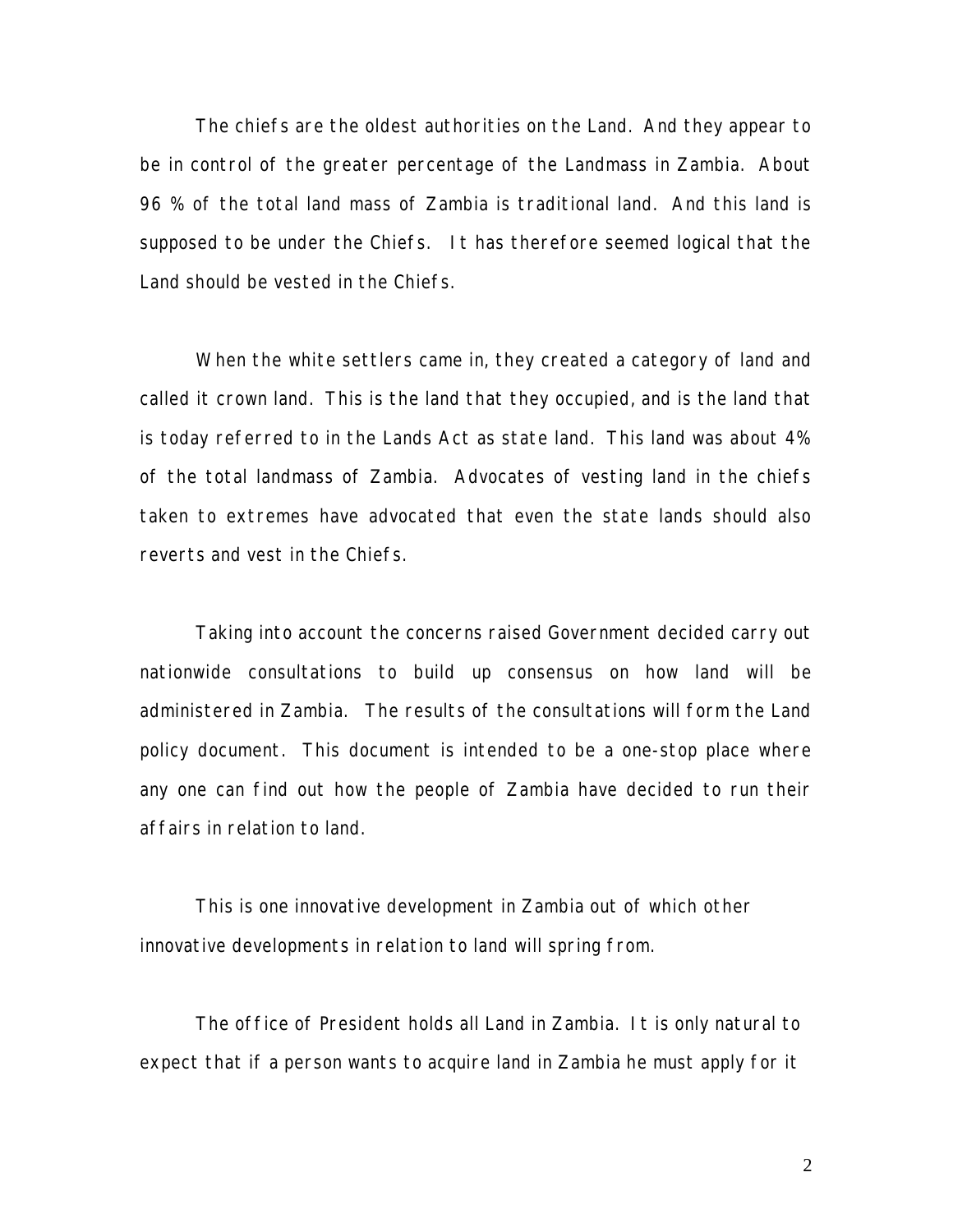from the President. This is particularly true where one wants to hold Land on title as opposed to holding it under traditional tenure.

In that regard section 4 of the Lands Act reads

(4) Notwithstanding subsection (3), the President shall not alienate any land situated in a district or an area where land is held under customary tenure----

> without taking into consideration the local customary law on land tenure which is not in conflict with this Act;

 without consulting the Chief and the local authority in the area in which the land to be alienated is situated, and in the case of a game management area, and the Director of National Parks and Wildlife Service, who shall identify the piece of land to be alienated;

 without consulting any other person or body whose interest might be affected by the grant; and

 if an applicant for a leasehold title has not obtained the prior approval of the chief and the local authority within whose area the land is situated.

Fear was expressed during the consultations that the office of

President wields too much authority.

<sup>q</sup>Concern was expressed that the office of President is not specialised and may be bound to make decisions that may be in conflict with professional opinion.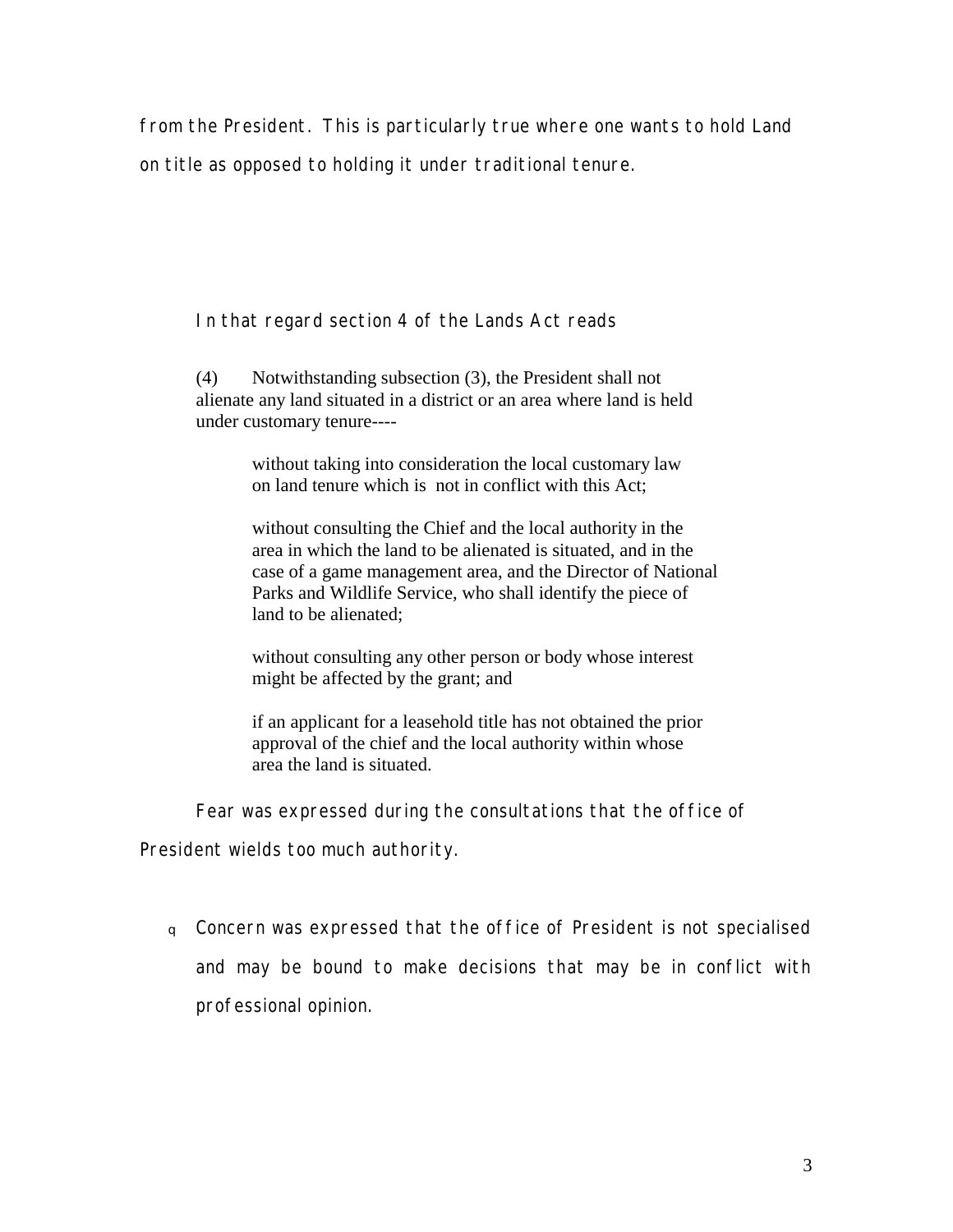- <sup>q</sup>An irresponsible President may one day allocate all the Land to foreign investors. This would leave the indigenous peoples landless and can also breed racism.
- <sup>q</sup>An irresponsible President can give the land only to the rich and create a chasm between the haves and have not thus creating a good recipe for future conflicts.
- q It has also been said that this office does not have the capacity to satisfy the demand for Land.

But in practice the President has delegated his powers to make and execute grants and dispositions of land to the office of Commissioner of Lands who receives policy guidelines from the Minister responsible for land. This is contained under the **Land circular Number 1 of 1985**

Thus as an office, the Presidents powers to give land are very limited. In fact the only power that the President can directly exercise in relation to Land is only power to compulsorily acquire Land under the Lands Acquisition Act whenever this is in the Public interest. But the use of this power is not arbitrary. The affected persons must be compensated for the loss of their Lands.

The fears expressed about the President wielding too much power reveal that the Lands Act can be quite misleading in so far as it leads individuals to state house to have their land matters resolved. There is a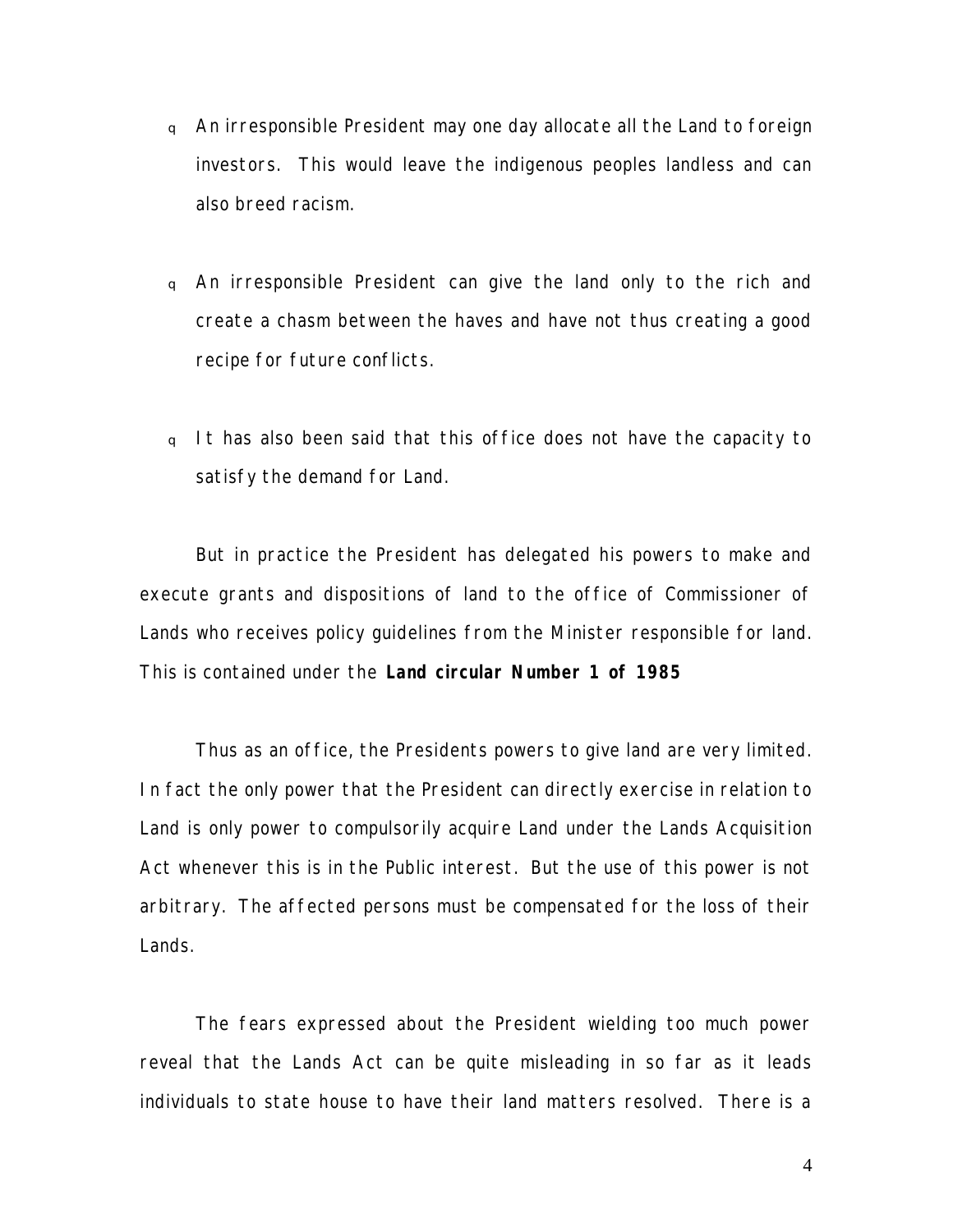need to have a comprehensive document which will be user friendly in making the people of Zambia know how to acquire land on title by fiiling in the gaps left by legislation. Thus the consultative process has itself demonstrated the need of a land policy document.

There is also the need to carry out an education campaign so that the stakeholders can make a contribution from a point where they have knowledge as opposed to the situation where they contribute from what they perceive to be the facts. The fact that Land is the resource from which we get all our livelihood from the cradle to the grave justifies the problem that we may get into in letting the people know about their rights to land and letting them participate in deciding how it will be administered. Zambia has decided to take this course.

It is also noted that all the laws affecting land are not derived from one document. Different stakeholders are governed by different legislations. There are also different departments that deal with land. For example Land is surveyed under the Land Survey Act and by the Survey department. The Lands Act governs the Commissioner of Lands who heads the Lands Department. Land that is allocated by the Commissioner needs to be registered this must be done under the Land and deeds Registry Act under the Lands and Deeds Department. These divisions are not bad but may not be known by the people that they are supposed to serve. The Government intention is to simplify matters after the consultations with all the stakeholders, by coming up with a land policy document out of which any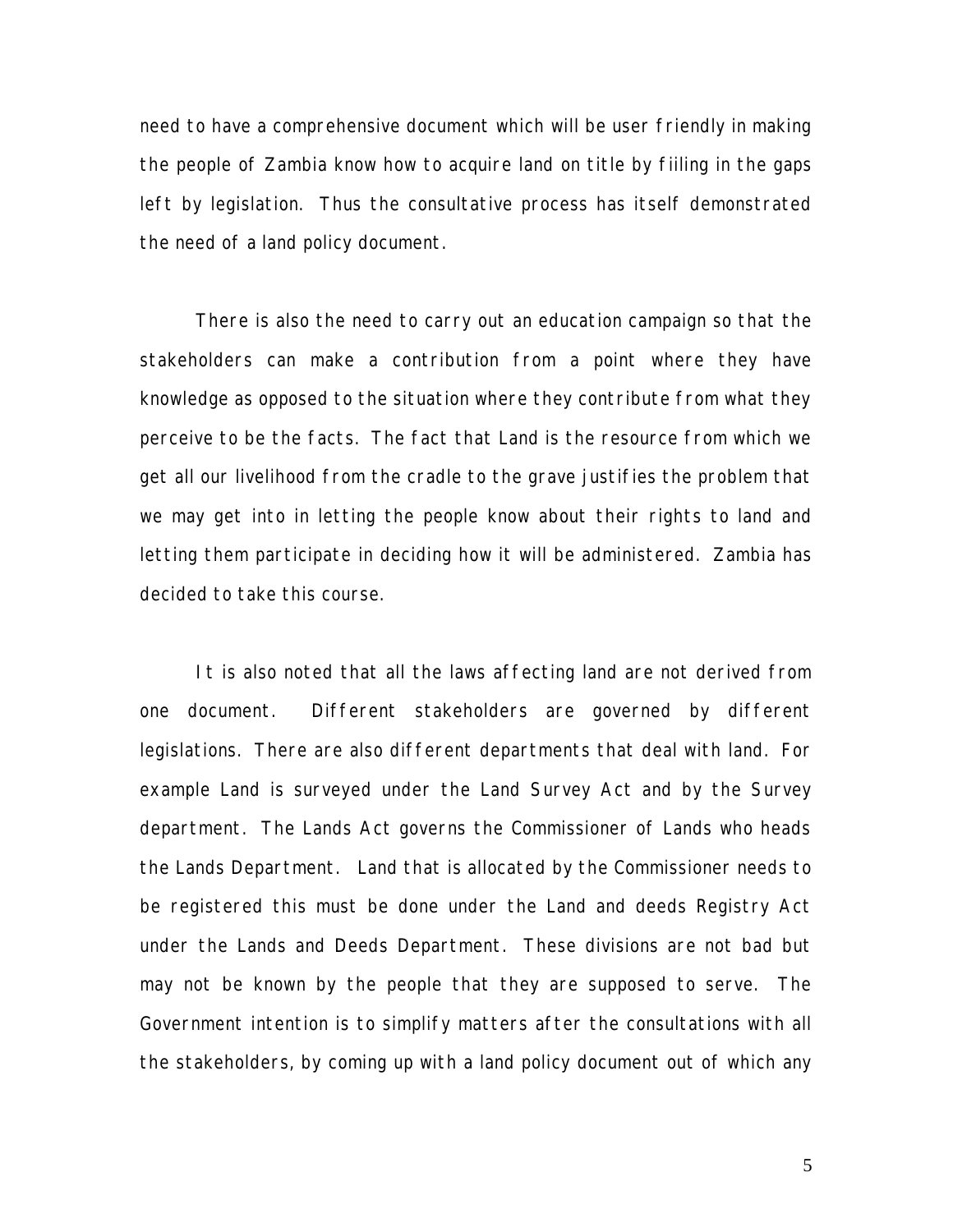person will readily see from one document what the Government policy is in relation to land.

When it specifically comes to dealing with customary Lands the powers of the President are restricted by the Lands Act. Customary Land tenure is recognized but persons who are in possession of traditional Lands are free to convert their holdings to land held on title. In that regard Section 8 of the Lands Act reads as follows:

8. (1) Notwithstanding section seven, after the commencement of this Act, any person who holds land under customary tenure may convert it into a leasehold tenure not exceeding ninety-nine years on application, in the manner prescribed, by way of----

a grant of leasehold by the President ;

any other title that the President may grant;

any other law.

(2)The conversion of rights from a customary tenure to a leasehold tenure shall have effect only after the approval of the chief and the local authorities in whose area the land to be converted is situated, and on the case of a game management area, and the Director of National Parks and Wildlife Service, the land to be converted shall have been identified by a plan showing the exact extent of the land to be converted.

(3)Except for a right which may arise under any other law in Zambia, no title, other than a right to the use and occupation of any land under customary tenure claimed by a person, shall be valid unless it has been confirmed by the Chief, and a lease granted by, the President.

The roles of the Chiefs, and Councils, and the identification of the land by a plan showing extent of the land to be converted have all been questioned by stakeholders.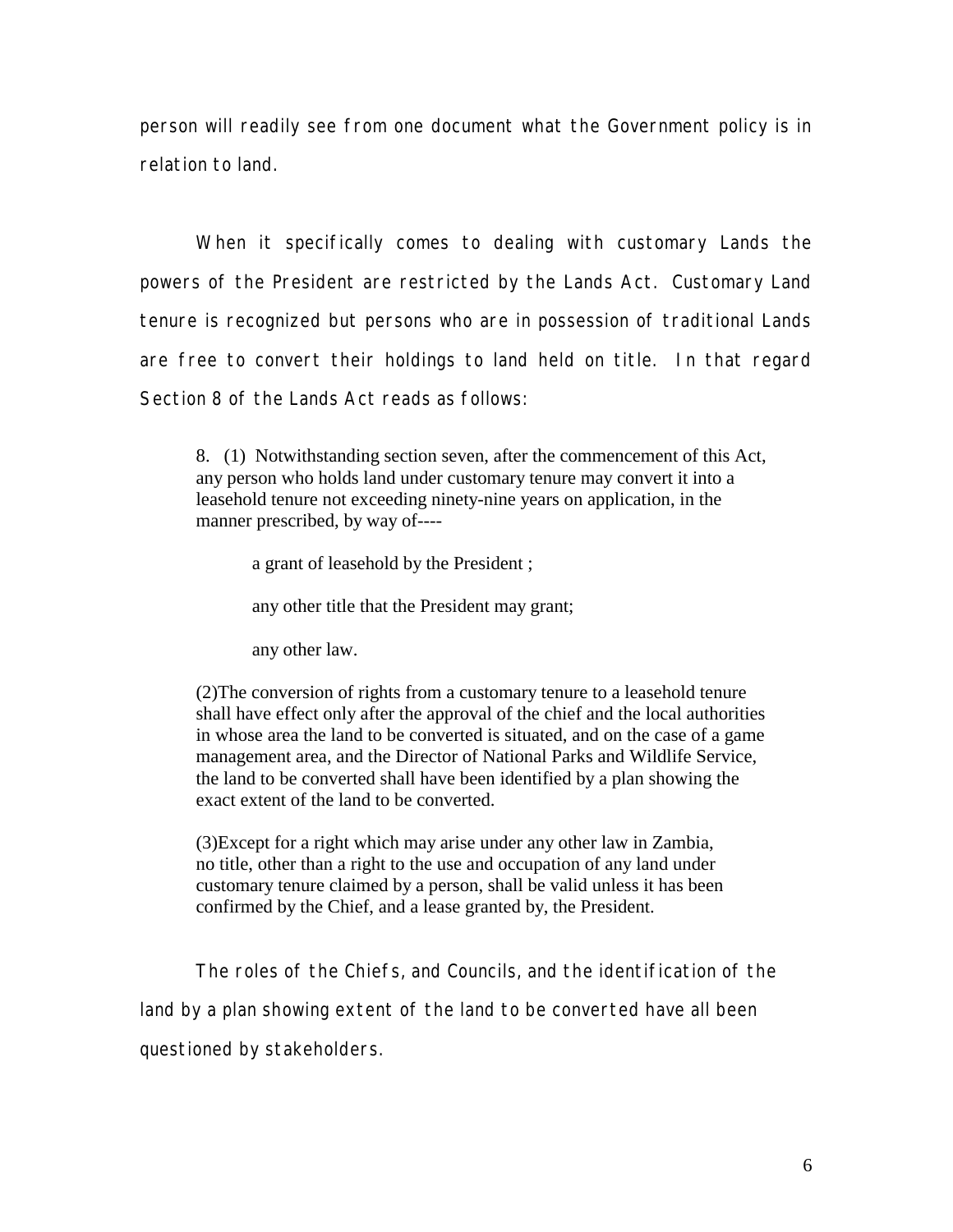## **The Chief's Consent**

It was observed that the letter by the chief which authorises traditional land to be converted or allocated on title is personal as opposed to being an institutions letter and is therefore sometimes disowned by Chiefs succeeding in title. This has created problems for investors on traditional land. It was felt that the Chief's consent must have been also enduring given the enduring nature of Land,

Chiefs have sometimes appended their signature on the sight plans which they sometimes do not understand. This has sometimes resulted in they authorising more land to be given on title than intended. It was felt that there is a need for the allocation of land by Chiefs to take professional dimensions.

The institution of chief has also appeared to be biased against women and the youth. But these biases are ingrained in some customary beliefs. This shows a need for activity to counteract retrogressive customary beliefs.

It is customary to sometimes take a gift to their royal highnesses when going to visit them. But in some cases stakeholders complained that in the case of land these Royalties given to Chiefs have at times given the impression that the Chiefs are selling the Land. Some persons have been tempted to say that this is corruption. Some "purchaser" of Land from Chiefs have assumed powers of an owner of the land and have created problems for other users of the same land.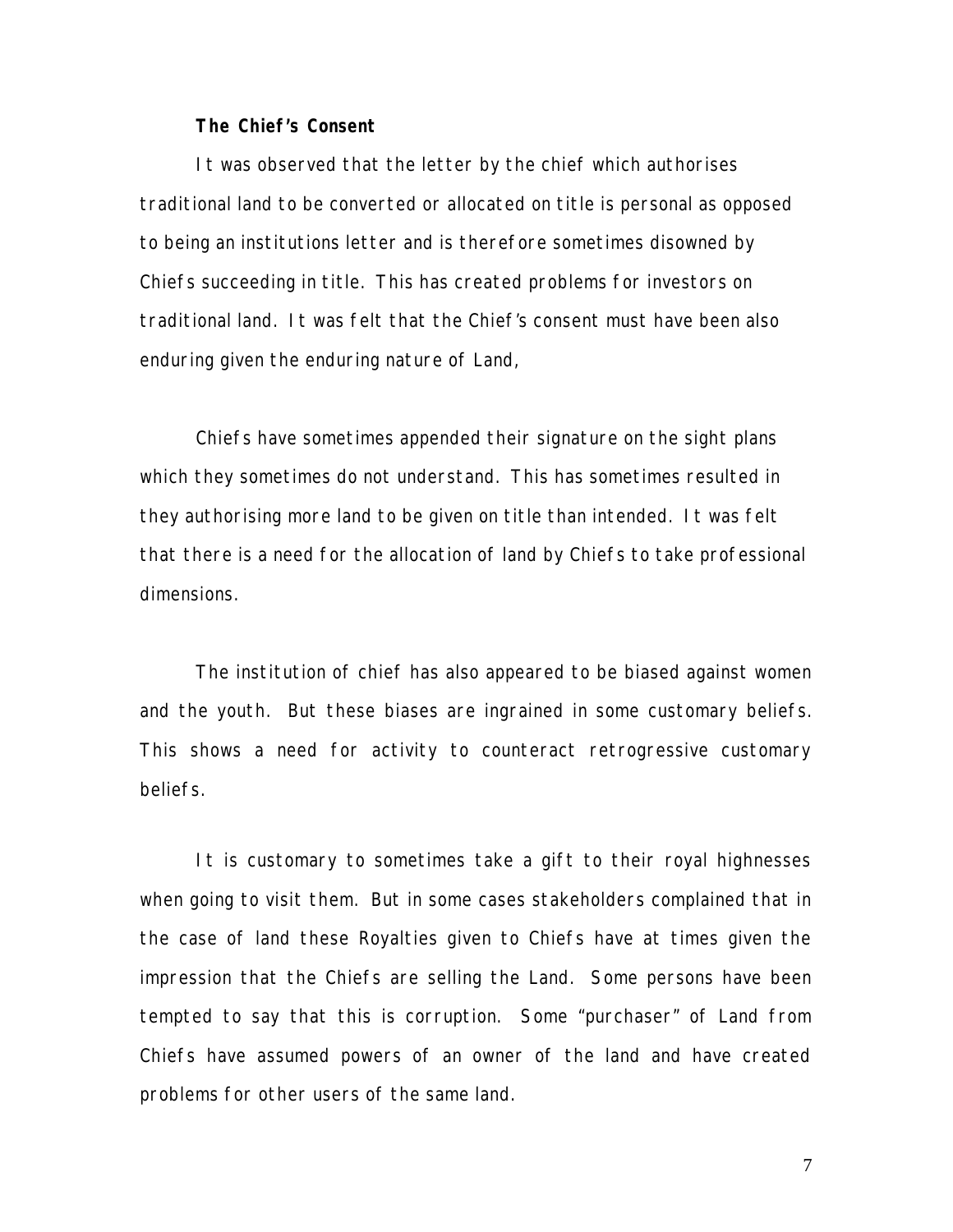Other questions have been to do with being entitled to demand tax from the Lands within their Chiefdoms after all they are involved in Land administration and their chiefdoms should be able to be seen to benefit from whatever investment that they permit within their areas.

The foregoing has shown that the beneficiaries of the current Land administration where traditional land is concerned feel that it is still far from being satisfactory. It is necessary to be innovative and bring Land administration on traditional lands to terms with present day realities.

**The Interview Of Applicant By The Council Continue?** 

For state land or traditional land to be allocated on title there must be a recommendation from the Council

Some stakeholders have said that interviews with Councils follow their meetings that sometimes take a long time.

Councils also have veracity for taking into account legally irrelevant considerations e.g. whether a woman is married or the political party of the applicant. Further their work is a duplication, in the case of traditional lands of what the Chiefs have already done in recommending an applicant, and of what the Commissioner of Lands will do thus needlessly elongating the process for one to acquire title on newly created lands.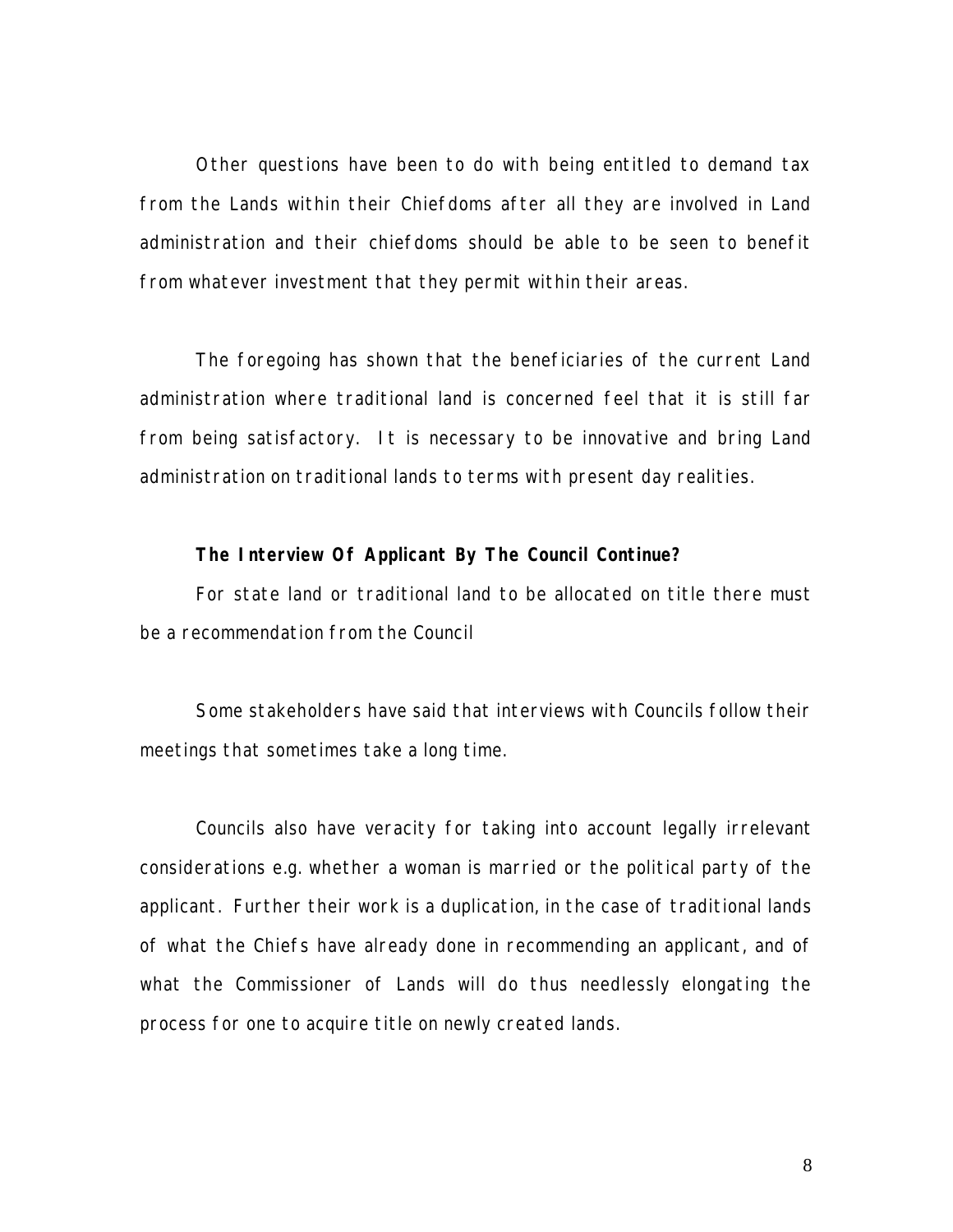Once the whole Council has deliberated, the Commissioner of Lands can technically overrule its decision. The Commissioner of Lands is authorised to substitute the Council's decision with his own.

Zambia has vast lands that still need to be developed. The system of making these lands available through the use of the chiefs and councils also appears to still need further development by making it shed off unnecessary procedures for it to satisfactorily deliver the Land.

## **Holding of Land**

The end product of holding Land allocated by the President are title deeds. These consist of

- o a lease agreement entered into between the Land owner and the Commissioner of Lands on behalf of the President.
- o a numbered sketch plan or survey diagram approved by the Surveyor General in terms of the Land Survey Act, and
- o title issued by the Registrar of Lands and Deeds, and

The holding of land under title deeds gives individual responsibility to the titleholder to develop it. It also enables the holder of such land to use the title deeds as collateral in borrowing money from money lending institutions.

But it has been argued that to have the land surveyed is an expensive exercise which an ordinary villager wanting to convert his holding to a holding on title can not afford. The system must be made affordable for the ordinary person for whom it is designed to serve.